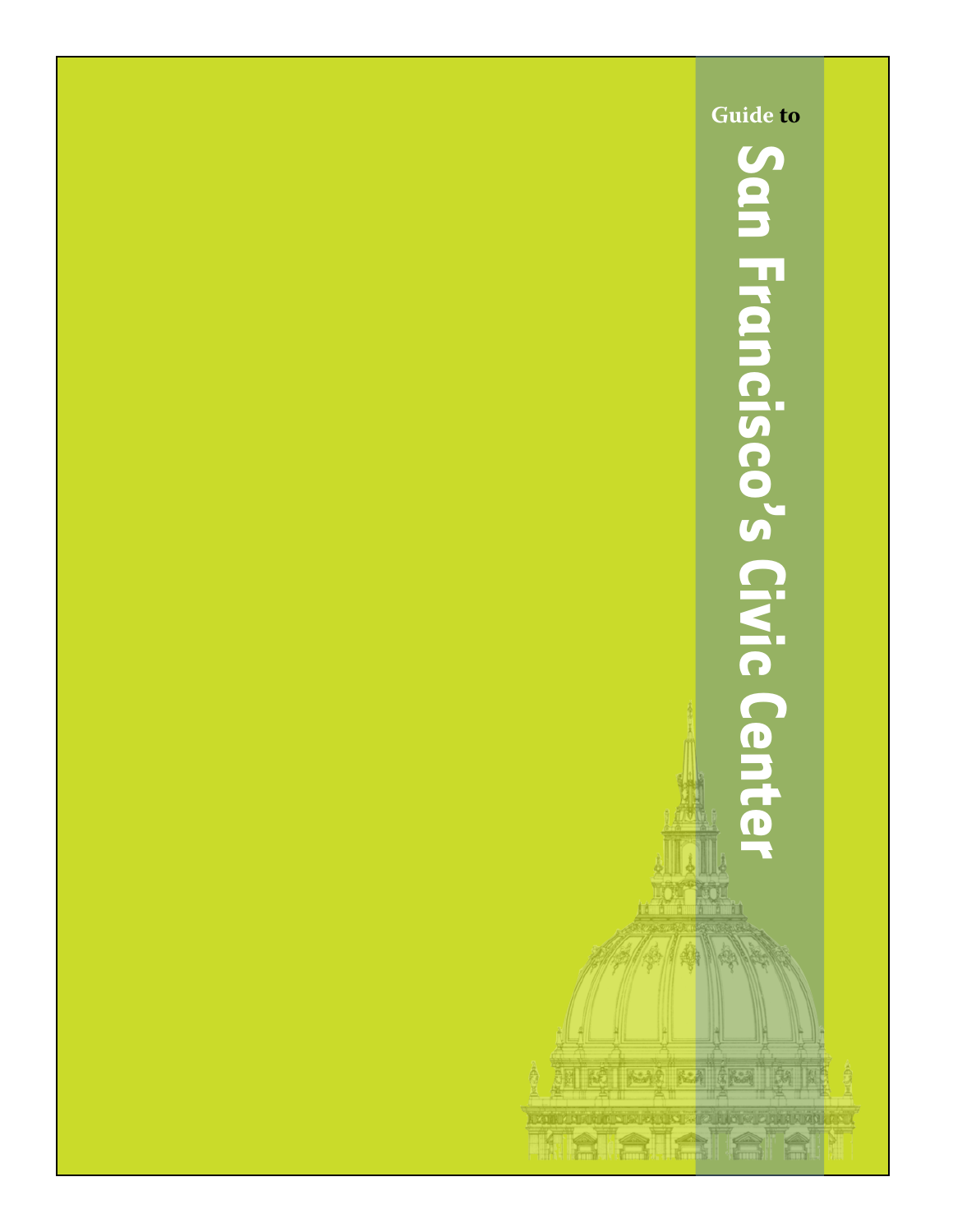## **Welcome to the Civic Center!**

San Francisco's National Historic District Civic Center is the product the reformist City Beautiful movement which was popular in American cities at the end of the 19th

Century. The plan was to locate in grand public buildings around a plaza the important governmental functions as well as arts, educational and cultural institutions to instill civic pride and personal improvement.

San Francisco conceived of its grand Civic Center after the devastation of great Earthquake and Fire which had destroyed its City Hall. It was only when Congress designated it as the host city for the Panama Pacific International Exposition to be held in 1915 did work begin in earnest.

 The new City Hall was one of the first buildings completed on the Plaza. Others, including the War Memorial

Opera house, were completed into the 1930s. These buildings comprise the largest assemblage of neoclassical public buildings in the country outside of Washington, DC.

While every other city in the country long ago abandoned the City Beautiful movement and its civic center plans, these ideas retain a life in modern San Francisco as witnessed by the new Court House and Main Library at the Plaza, and the conversion of the Old Main Library into the home of the Asian Arts Museum.





*1905, City Hall, present location*



et raž rat ška

*Today, City Hall*

## **Visitor Information Center**

What speaks 12 languages and always has the scoop on what's happening in San Francisco? The answer is San Francisco's Visitor Information Center, located on the lower level of Hallidie Plaza, next door to the cable car turntable at Powell and Market streets, 900 Market Street.

Dial 415-391-2001 for the English version of a three-minute rundown on local events. Visitors can also listen to the hotline in

| French (415/391-2003)   | German (415/391-2004)  |
|-------------------------|------------------------|
| Spanish (415/391-2122)  | Italian (415/391-2002) |
| Japanese (415/391-2101) |                        |

The VIC is open Monday through Friday 9am-5pm, Saturday, Sunday and holidays 9am-3pm, Pacific Standard Time. Telephone inquiries may be made from 8:30am to 5pm Pacific Standard Time, Monday through Friday by calling 415-391-2000 or 415-392-0328 (TDD).

# **Look for lodging, plan an outing, find a restaurant! Go to:**

http://www.onlyinsanfrancisco.com

#### **Public Transportation**

The Civic Center is easily accessible by public transportation. Use Civic Center stop from BART train or MUNI buses and trams. For more public-transportation options, check out the Take Transit Planner at www.511.org, or call 511 from any local phone.

Underground public parking is available at the Civic Center Plaza garage, 355 McAllister St. (at Larkin St.)

City Car Share 953 Mission St., Suite 131 415/995-8588

Editor: Laura O. Bergman; Design & Print: www.dcampeau.com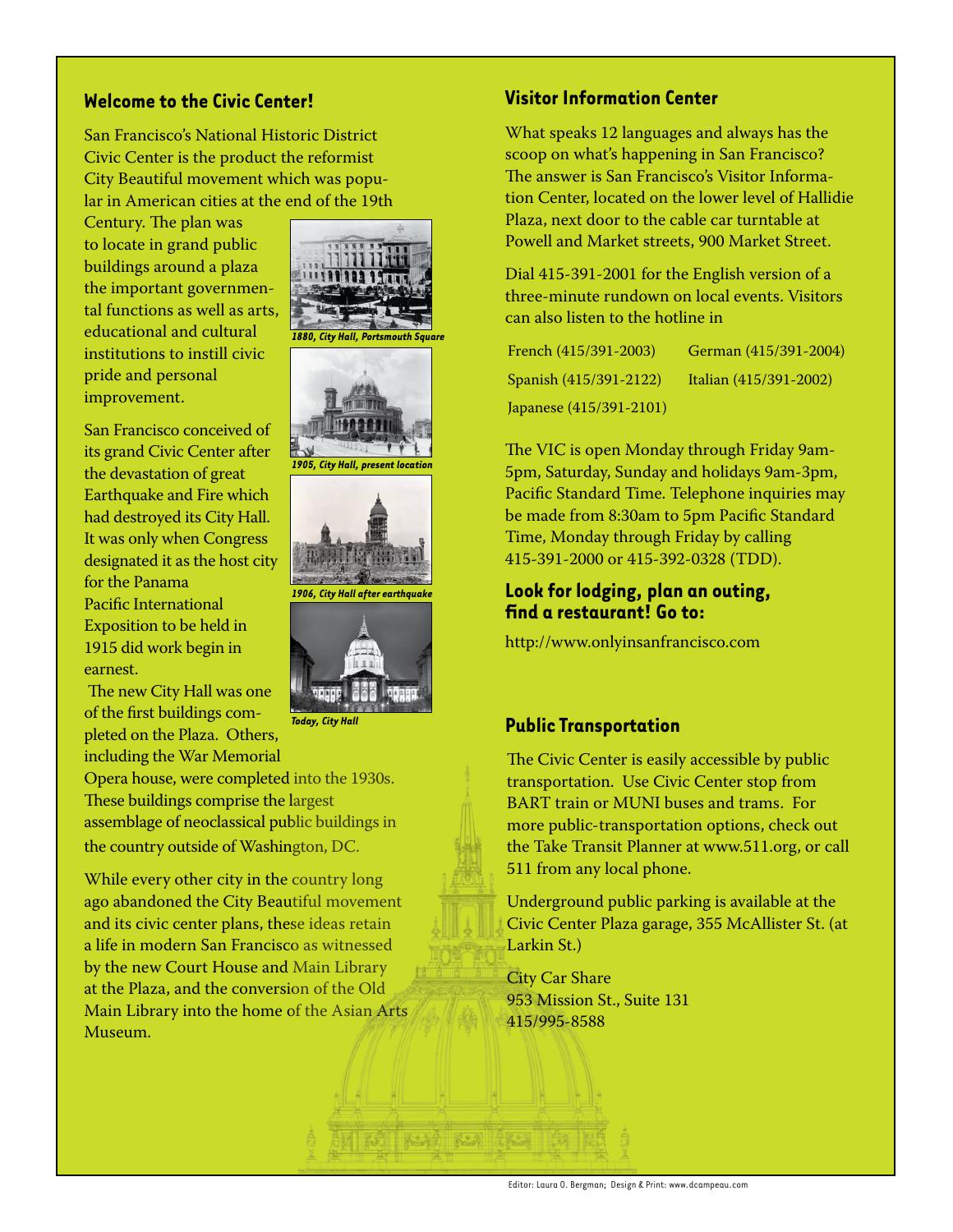# **City Hall**

1 Dr. Carlton B. Goodlett Place For groups 8 or more: 415/554-6139 www.sfgov.org/site/cityhall

Temporary art exhibits Mon. – Fri. 8:00am – 8:00pm in South Light Court and ground floor corridor. Titles and content change regularly.

- City Hall was built in 1915 as a palace for the people. It is the crown jewel of one of the finest ensembles of classical American Architecture.
- The ornate dome resting atop the 500,000 square foot structure is one of the tallest in the U.S.
- There are ten acres of Tennessee pink marble and 50,000 blocks of limestone lining the walls and floors.
- There are approximately 2,000 weddings in City Hall a year. Marilyn Monroe and Joe DiMaggio were married here in 1954.
- In 1978, City Hall and the entire Civic Center was designated as a National Historic Landmark.
- In 1989, the Loma Prieta Earthquake severely damaged the building. San Francisco voters spent \$300 million to restore the building.
- To protect against future earthquakes, an innovative base isolator system was installed below each support pillar. The entire building is now separated from the ground and can sway up to 27 inches in any direction as a unit.
- The South Light Court features a variety of interesting historical and community exhibits. The ground floor hosts a rotating exhibit operated by the San Francisco Arts Commission.



There are so many things to see and do in the civic center you can make a whole day of it!

Go to breakfast at one of the many cafes in the **Hayes Valley Shopping District** and do some window shopping while you're there. Head over to City Hall for a tour of its beautiful rotunda and visit the public art gallery.

Cross the plaza to the **Asian Art Museum** and take in its incredible selection of artifacts. Visit the **Main Library** to browse around its fascinating rotating exhibitions; while you're at it, you can check your email or go online for free!

Getting hungry? Walk over to **Careme**, the California Culinary Institute's restaurant and witness the students' and chefs' magic first-hand. Now the afternoon is open for a tour of the **SF Performing Arts Library Museum**, or **the Art Institute**, or more shopping of course!

Dinner is easy, since there are all kinds of world class restaurants within walking distance. After dinner, you have an incredible selection of world class entertainment: music at the beautiful **War Memorial Performing Arts Center**, home of the Symphony, Opera, or Ballet; or local theater, girls chorus, rock concerts…you get the idea!



*Madama Butterfly simulcast in Civic Center Plaza* 

**Photo: Drew Altize** 



家人

 $28.3$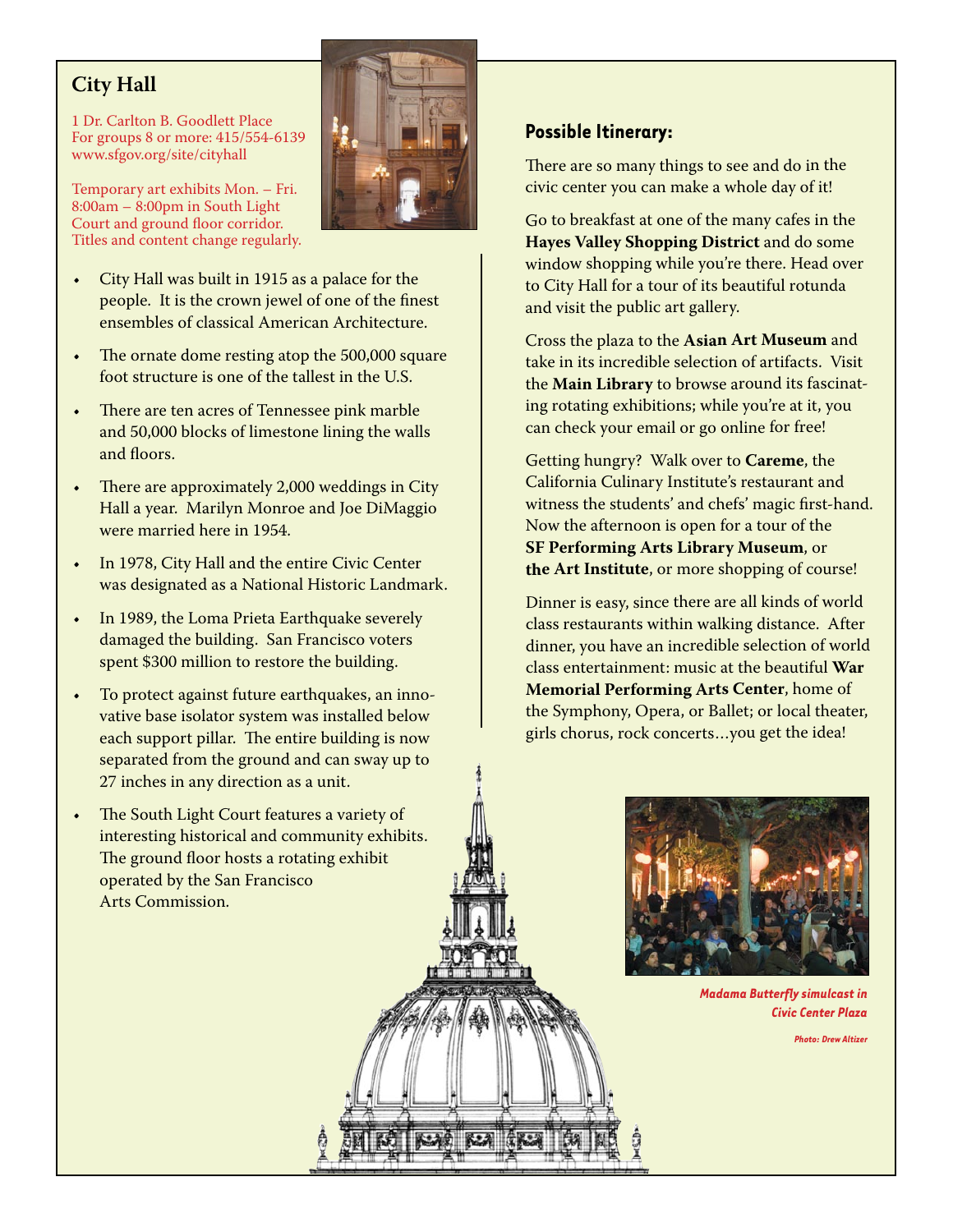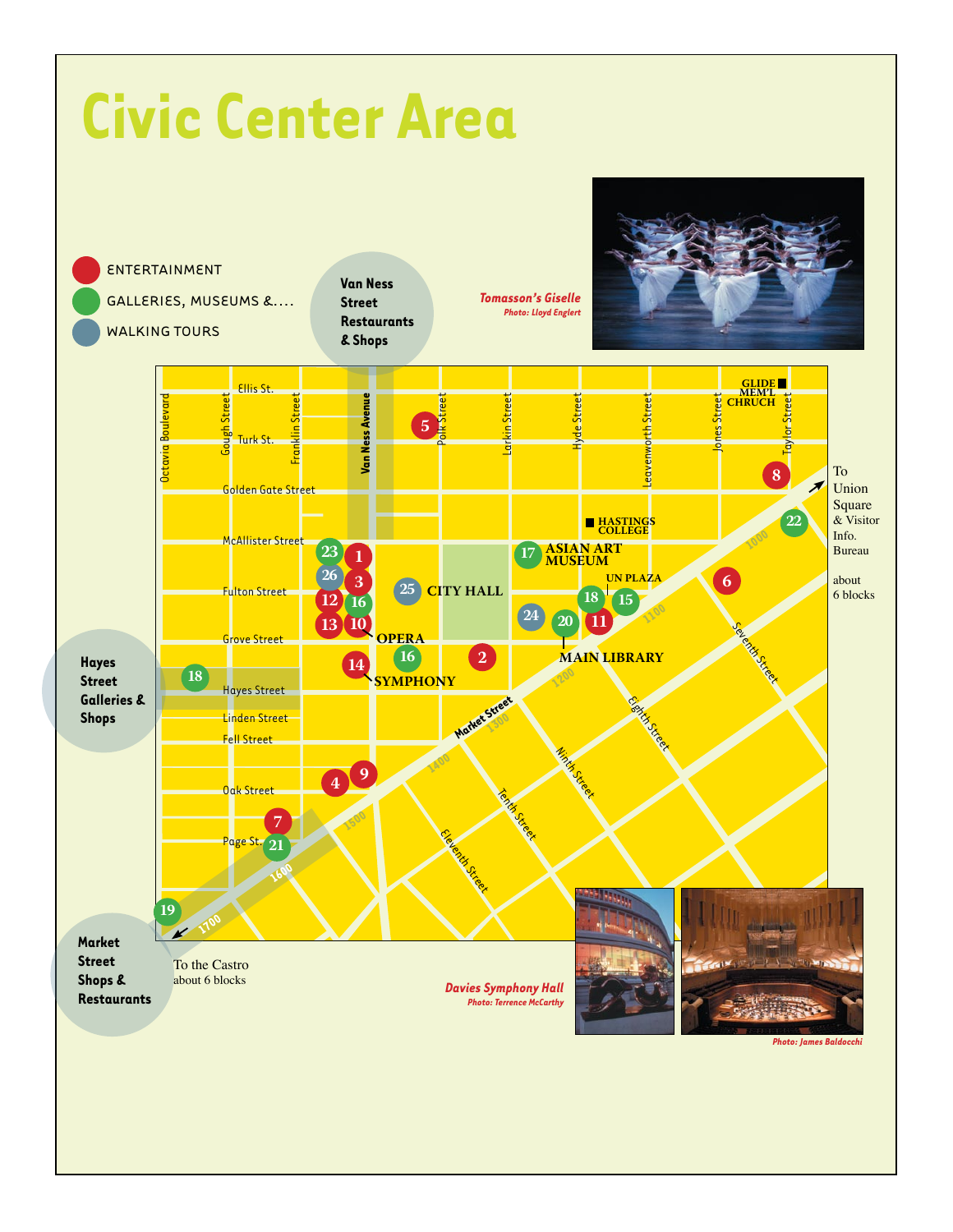# **Entertainment**

## **San Francisco Ballet 1**

War Memorial Opera House, 301 Van Ness Ave. (at Grove St.) 415/865-2000; www.sfballet.org Under the direction of Helgi Tomasson, America's oldest professional ballet company has achieved an international reputation as one of the preeminent ballet companies in the world.

# **Bill Graham Civic Auditorium 2**

99 Grove St, 415/421-TIXS;

www.billgrahamcivic.com

Walk of Fame at entrance includes Carlos Santana and Jerry Garcia.

*San Francisco Arts Commission Gallery*



# **City Arts & Lectures 3**

Herbst Theatre, 401 Van Ness Ave. 415/392-4400; www.cityarts.net Events with leading figures in the world of art and ideas.

## **San Francisco Conservatory of Music**



50 Oak St., 415/503.6275; www.sfcm.edu

Featuring a broad cross-section of new and traditional music performed by students, faculty, alumni, and distringuished

Photo: Rory McNamara Visiting artists.

#### **California Culinary Academy**

625 Polk St., 415/216-4329; www.baychef.com Elegant Carême Room; Tues-Fri lunch seating 11:30am-1pm; dinner seating 6pm-8pm.

Watch culinary students and chef instructors in action with views into various production kitchens and demonstration classrooms.

### **Alonzo King's Lines Ballet/San Francisco Dance Center 6**

#### 26 7th St., 415/863-3040;

www.linesballet.org for schedule of drop-in classes An international dance company based in San Francisco that performs contemporary ballets choreographed by Alonzo King to critical acclaim in the US and abroad. Dance Center offers open classes for all levels.

## **7**

**5**

**4**

### **San Francisco Girls Chorus**

Kanbar Performing Arts Center, 44 Page St. 415/392-4400; www.sfgirlschorus.org A regional center founded in 1978, for music education and choral training for girls and young women ages 7-18.

# **8**

#### **Golden Gate Theatre**  1 Taylor St., 415/551-2000; www.shnsf.com

The preeminent theatrical entertainment company in San Francisco presents the Best of Broadway series featuring world premieres and current hits, fresh from Broadway.

**9**

### **New Conservatory Theatre Center**

25 Van Ness Ave., 415/861-8972; www.nctcsf.org Twenty five years of innovative high-quality gay theatre.



# **San Francisco Opera 10**

War Memorial Opera House, 301 Van Ness Ave. 415/864-3330; www.sfopera.com

Founded in 1923, one of the world's most acclaimed opera companies, and the second largest in North America.

**Orpheum Theatre 11**

1192 Market St., 415/551-2000; www.shnsf.com The preeminent theatrical entertainment company in San Francisco presents the Best of Broadway series, featuring world premieres and current hits, fresh from Broadway.



# **Philharmonia Baroque Orchestra 12**

Herbst Theatre, 401 Van Ness Ave. 415/252-1288; www.philharmonia.org Dedicated to historically-informed performance of baroque, classical and early romantic music on original instruments.

**San Francisco Performances 13**

Herbst Theatre, 401 Van Ness Ave., and Davies Symphony Hall, 201 Van Ness Ave. 415/392-2545; www.performances.org

Bay Area's leading independent presenter of chamber music, vocal and instrumental recitals, jazz and contemporary dance.

# **San Francisco Symphony 14**

Louise M. Davies Symphony Hall, 201 Van Ness Ave. (at Grove St.) 415/864-6000; www.sfsymphony.org Founded in 1911, this Grammy Award-winning, world-renowned orchestra is directed by Michael Tilson Thomas.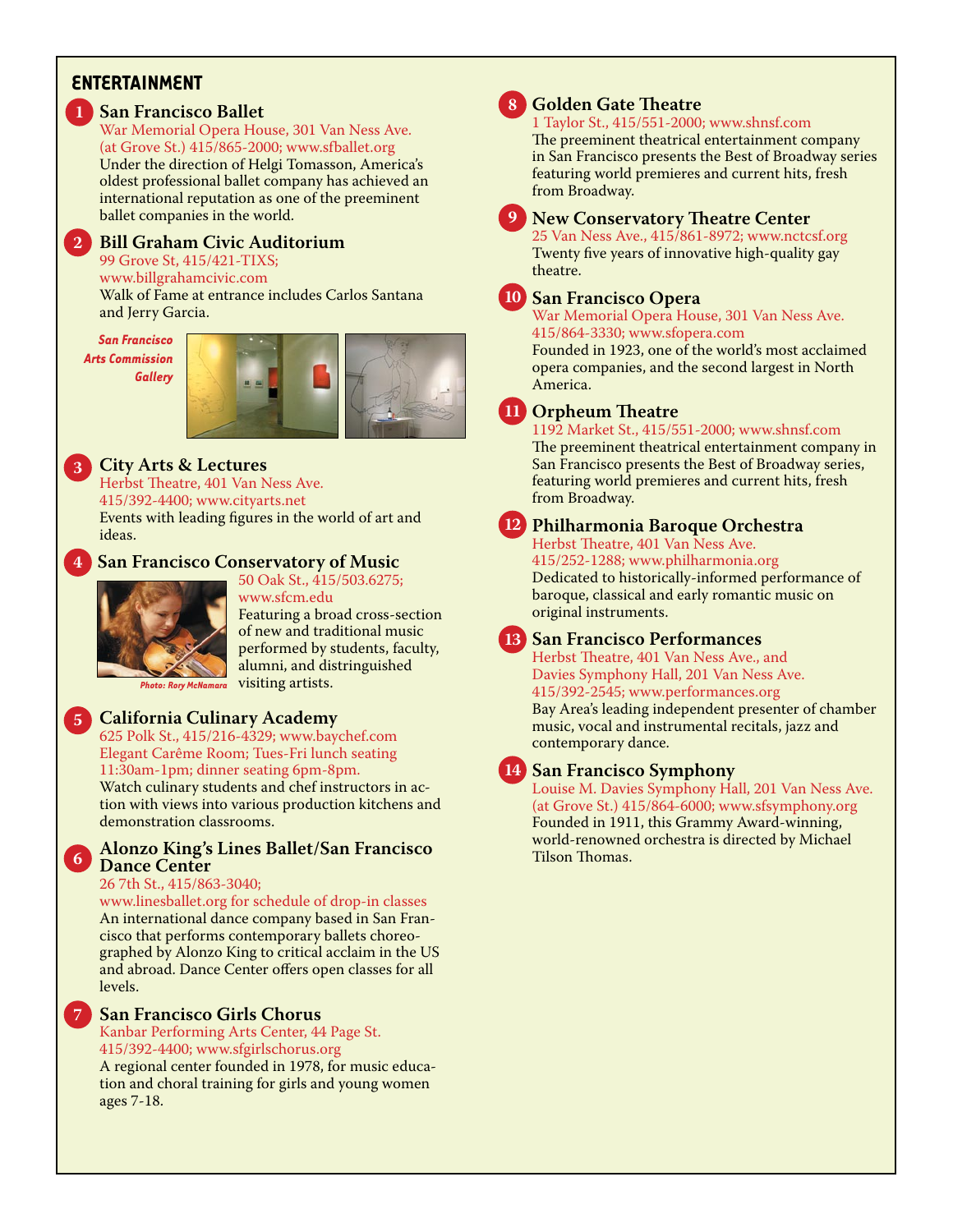# **Museums, Galleries, & More**



#### **The Art Institute of California-San Francisco**

1170 Market St., 415/865-0198 www.aicasf.artinstitutes.edu for schedule of public exhibitions A leader in career-oriented education in the fields of

design, media arts, and fashion.



# **San Francisco Arts Commission Gallery 16**

401 Van Ness Ave. also window installations at 155 Grove St., and City Hall 415/554-6080; www.sfacgallery.org Wed – Sat 12pm - 5pm.

The city's exhibition program supports a wide variety of artist's projects.



*Asian Art Museum*



200 Larkin St. 415/581-3500; www.asianart.org Tues – Sun 10am to 5pm; Thurs until 9pm. Free first Tuesdays of every month. One of the largest museums in the Western world devoted exclusively to Asian art; 15,000 treasures spanning 6,000 years of history.

# **Heart of the City Farmer's Market 18**

United Nations Plaza, Market (btwn. 7th and 8th St.) 415/558-9455, Wed 7am-5:30pm; Sun 7am-5pm. Fresh produce and more.



*Photo: Laura O. Bergman*

**LGBT Center 19** 1800 Market St., 415/865-5555 www.sfcenter.org; Mon-Fri 12pm-10pm; Sat 9am-10pm. Lighthouse for the gay, lesbian, transgender community: part meeting place, part event space, part support-group destination.



# **San Francisco Main Library 20**

100 Larkin St. 415/557-4400; www.sfpl.org Mon 10am–6pm; Tues-Thurs 9am–8pm; Sat 10am–6pm; Sun 12–5pm.

Extensive collections, wide variety of free public programs, classes and exhibits. Children's performances, scholarly lectures and film and video presentations. Free Internet access. History of San Francisco exhibit on sixth floor.

*Main Library Photo: Michael Allen Jones*





# **Linc Art Gallery 21**

1632C Market St. 415/503-1981; www.lincart.com Tues-Sat 12pm-6pm. Contemporary, mostly local paintings, sculpture and photography.



# **Luggage Store Gallery 22**

1007 Market St. (at 6th St.) 415/255-5971; www.luggagestoregallery.org Wed-Sat 12pm-5pm. Art gallery and experimental music venue.



#### **San Francisco Performing Arts Library and Museum (SF PALM)**

Veterans Building, 401 Van Ness Ave., 4th Floor 415/255-4800; www.sfpalm.org; guided tours available. Library Hours Wed-Fri 11am-5pm; Sat 1pm-5pm; Exhibition Hours Tues-Fri 11am-5pm; Sat 1pm-5pm.

Two million books, photographs, programs, newspaper clippings, audio and video tapes from the Gold Rush to the present. Free admission.